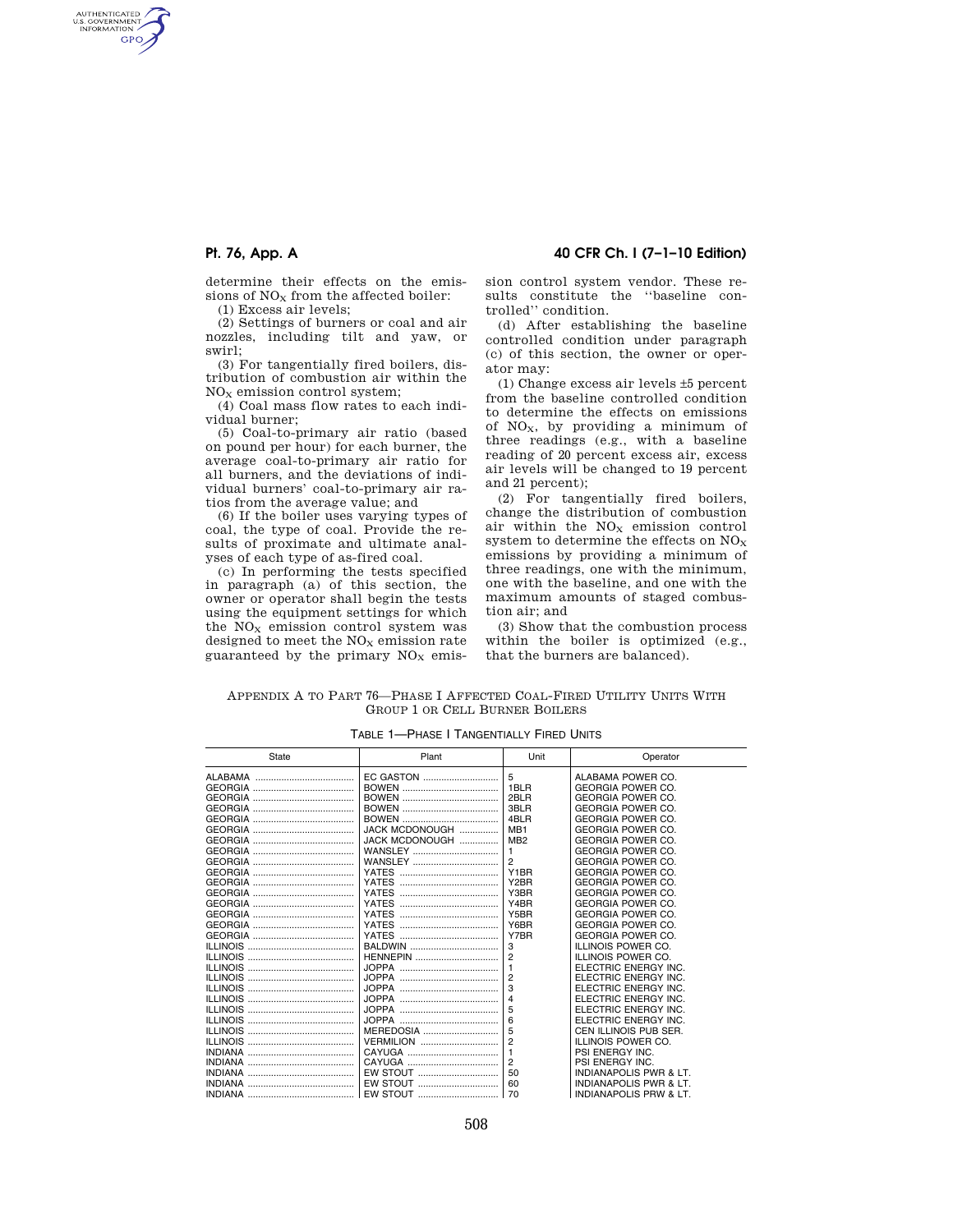# Environmental Protection Agency **Pt. 76, App. A**

| State                        | Plant                      | Unit           | Operator                                     |
|------------------------------|----------------------------|----------------|----------------------------------------------|
|                              | <b>HT PRITCHARD </b>       | 6              | INDIANAPOLIS PWR & LT.                       |
|                              | PETERSBURG                 | 1              | INDIANAPOLIS PWR & LT.                       |
|                              | PETERSBURG                 | 2              | INDIANAPOLIS PWR & LT.                       |
|                              | <b>WABASH RIVER </b>       | 6              | PSI ENERGY INC.                              |
|                              | <b>BURLINGTON</b>          | 1              | IOWA SOUTHERN UTL.                           |
|                              |                            | $\overline{c}$ | INTERSTATE POWER CO.                         |
|                              | RIVERSIDE                  | 9              | IOWA-ILL GAS & ELEC.                         |
|                              | ELMER SMITH                | $\overline{2}$ | OWENSBORO MUN UTIL.                          |
|                              | EW BROWN                   | $\overline{2}$ | KENTUCKY UTL CO.                             |
|                              | EW BROWN                   | 3              | KENTUCKY UTL CO.                             |
|                              |                            | 1              | KENTUCKY UTL CO.                             |
| MARYLAND                     | <b>MORGANTOWN</b>          | 1              | POTOMAC ELEC PWR CO.                         |
|                              | MORGANTOWN                 | $\overline{2}$ | POTOMAC ELEC PWR CO.                         |
|                              | JH CAMPBELL                | 1<br>1         | CONSUMERS POWER CO.<br>UNION ELECTRIC CO.    |
|                              | LABADIE                    | 2              | UNION ELECTRIC CO.                           |
|                              |                            | 3              | UNION ELECTRIC CO.                           |
|                              |                            | 4              | UNION ELECTRIC CO.                           |
|                              | MONTROSE                   | 1              | KANSAS CITY PWR & LT.                        |
|                              | MONTROSE                   | $\overline{2}$ | KANSAS CITY PWR & LT.                        |
|                              | MONTROSE                   | 3              | KANSAS CITY PWR & LT.                        |
|                              |                            | 3              | NIAGARA MOHAWK PWR.                          |
|                              |                            | 4              | NIAGARA MOHAWK PWR.                          |
|                              | GREENIDGE                  | 6              | NY STATE ELEC & GAS.                         |
|                              | <b>MILLIKEN</b>            | 1              | NY STATE ELEC & GAS.                         |
|                              | MILLIKEN                   | $\overline{2}$ | NY STATE ELEC & GAS.                         |
|                              | ASHTABULA                  | $\overline{7}$ | CLEVELAND ELEC ILLUM.                        |
|                              | AVON LAKE                  | 11             | CLEVELAND ELEC ILLUM.                        |
|                              | CONESVILLE                 | 4              | COLUMBUS STHERN PWR.                         |
|                              | EASTLAKE                   | 1              | CLEVELAND ELEC ILLUM.                        |
|                              | EASTLAKE                   | 2              | CLEVELAND ELEC ILLUM.                        |
|                              | EASTLAKE                   | 3              | CLEVELAND ELEC ILLUM.                        |
|                              | EASTLAKE                   | 4              | CLEVELAND ELEC ILLUM.                        |
|                              | <b>MIAMI FORT</b>          | 6              | CINCINNATI GAS & ELEC.                       |
|                              | WC BECKJORD                | 5              | CINCINNATI GAS & ELEC.                       |
|                              | WC BECKJORD                | 6              | CINCINNATI GAS & ELEC.                       |
| PENNSYLVANIA                 | BRUNNER ISLAND             | 1              | PENNSYLVANIA PWR & LT.                       |
| PENNSYLVANIA                 | BRUNNER ISLAND             | $\overline{2}$ | PENNSYLVANIA PWR & LT.                       |
| PENNSYLVANIA<br>PENNSYLVANIA | BRUNNER ISLAND<br>CHESWICK | 3<br>1         | PENNSYLVANIA PWR & LT.<br>DUQUESNE LIGHT CO. |
|                              | CONEMAUGH                  | 1              | PENNSYLVANIA ELEC CO.                        |
| PENNSYLVANIA<br>PENNSYLVANIA | CONEMAUGH                  | 2              | PENNSYLVANIA ELEC CO.                        |
| PENNSYLVANIA                 | PORTLAND                   | 1              | METROPOLITAN EDISON.                         |
| PENNSYLVANIA                 | PORTLAND                   | $\overline{2}$ | METROPOLITAN EDISON.                         |
| PENNSYLVANIA                 | SHAWVILLE                  | 3              | PENNSYLVANIA ELEC CO.                        |
| PENNSYLVANIA                 | SHAWVILLE                  | 4              | PENNSYLVANIA ELEC CO.                        |
|                              | GALLATIN                   | 1              | TENNESSEE VAL AUTH.                          |
|                              | GALLATIN                   | 2              | TENNESSEE VAL AUTH.                          |
|                              | GALLATIN                   | 3              | TENNESSEE VAL AUTH.                          |
|                              | GALLATIN                   | 4              | TENNESSEE VAL AUTH.                          |
|                              | JOHNSONVILLE               | $\mathbf{1}$   | TENNESSEE VAL AUTH.                          |
|                              | JOHNSONVILLE               | $\overline{2}$ | TENNESSEE VAL AUTH.                          |
|                              | JOHNSONVILLE               | 3              | TENNESSEE VAL AUTH.                          |
|                              | JOHNSONVILLE               | 4              | TENNESSEE VAL AUTH.                          |
|                              | JOHNSONVILLE               | 5              | TENNESSEE VAL AUTH.                          |
|                              | JOHNSONVILLE               | 6              | TENNESSEE VAL AUTH.                          |
| <b>WEST VIRGINIA </b>        | ALBRIGHT                   | 3              | MONONGAHELA POWER CO.                        |
| <b>WEST VIRGINIA </b>        | FORT MARTIN                | 1              | MONONGAHELA POWER CO.                        |
| WEST VIRGINIA                | <b>MOUNT STORM </b>        | 1              | VIRGINIA ELEC & PWR.                         |
| WEST VIRGINIA                | <b>MOUNT STORM </b>        | $\overline{c}$ | VIRGINIA ELEC & PWR.                         |
| <b>WEST VIRGINIA </b>        | <b>MOUNT STORM </b>        | 3              | VIRGINIA ELEC & PWR.                         |
|                              |                            | 1              | DAIRYLAND POWER COOP.                        |
|                              | SOUTH OAK CREEK            | $\overline{7}$ | WISCONSIN ELEC POWER.                        |
|                              | SOUTH OAK CREEK            | 8              | WISCONSIN ELEC POWER.                        |

TABLE 1—PHASE I TANGENTIALLY FIRED UNITS—Continued

|  | TABLE 2-PHASE   DRY BOTTOM-FIRED UNITS |
|--|----------------------------------------|
|--|----------------------------------------|

| State              | Plant              | Unit | Operator                                   |
|--------------------|--------------------|------|--------------------------------------------|
| ALABAMA<br>ALABAMA | COLBERT<br>COLBERT |      | TENNESSEE VAL AUTH.<br>TENNESSEE VAL AUTH. |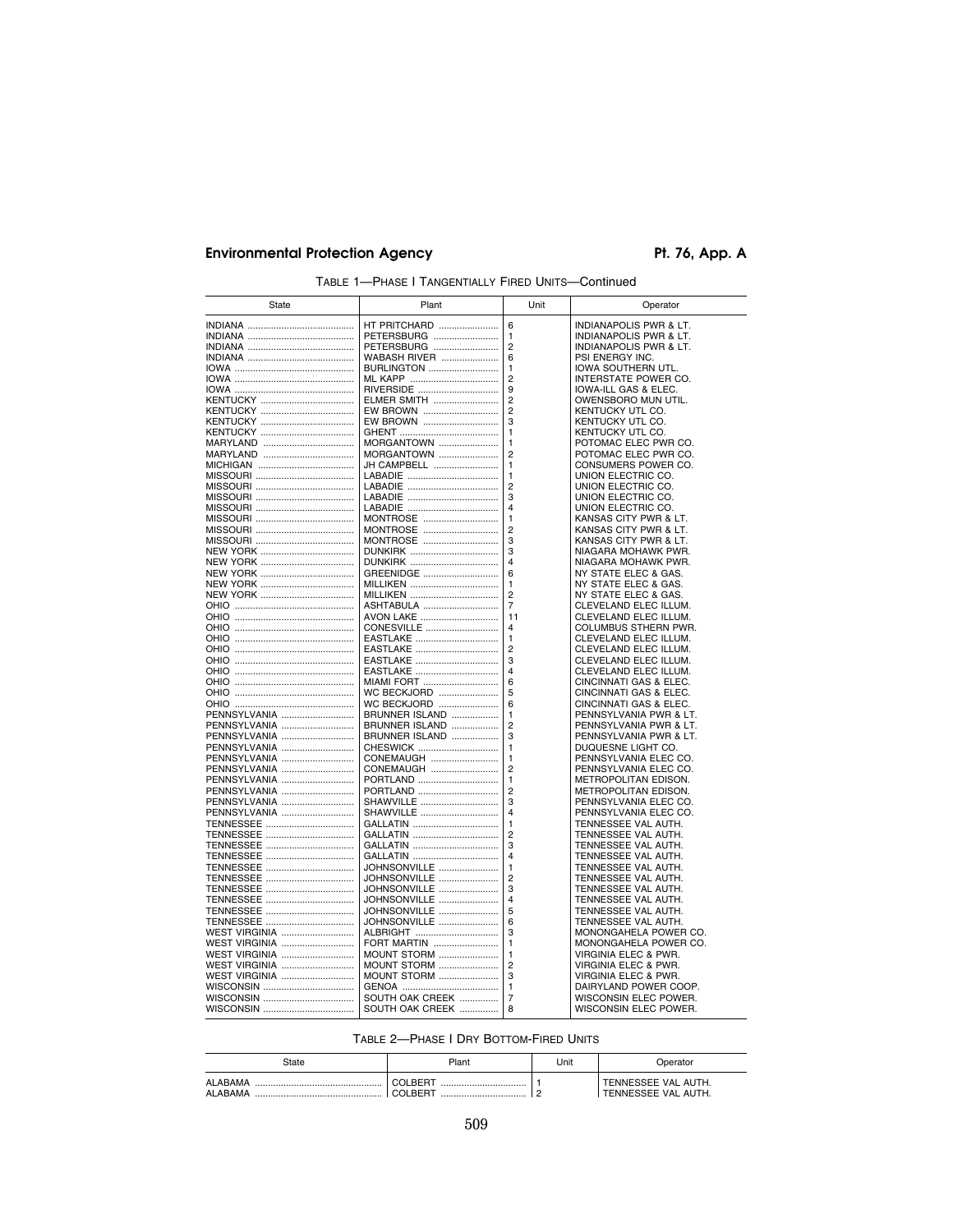## **Pt. 76, App. A 40 CFR Ch. I (7–1–10 Edition)**

| State                 | Plant                        | Unit                             | Operator                                       |
|-----------------------|------------------------------|----------------------------------|------------------------------------------------|
|                       | COLBERT                      | 3                                | TENNESSEE VAL AUTH.                            |
|                       | COLBERT                      | 4                                | TENNESSEE VAL AUTH.                            |
|                       | COLBERT                      | 5                                | TENNESSEE VAL AUTH.                            |
|                       | EC GASTON                    | $\mathbf{1}$                     | ALABAMA POWER CO.                              |
|                       | EC GASTON                    | $\overline{2}$                   | ALABAMA POWER CO.                              |
|                       | EC GASTON                    | 3                                | ALABAMA POWER CO.                              |
|                       | EC GASTON                    | 4                                | ALABAMA POWER CO.                              |
|                       |                              | 6                                | GULF POWER CO.                                 |
|                       | <br>CRIST                    | 7                                | GULF POWER CO.                                 |
|                       | HAMMOND                      | 1                                | GEORGIA POWER CO.                              |
|                       | HAMMOND                      | $\overline{c}$<br>3              | GEORGIA POWER CO.                              |
|                       | HAMMOND<br>HAMMOND           | 4                                | GEORGIA POWER CO.<br>GEORGIA POWER CO.         |
|                       | GRAND TOWER                  | 9                                | CEN ILLINOIS PUB SER.                          |
|                       |                              | $\overline{c}$                   | STHERN IND GAS & EL.                           |
|                       |                              | 3                                | STHERN IND GAS & EL.                           |
|                       |                              | 1                                | PSI ENERGY INC.                                |
|                       |                              | 2                                | PSI ENERGY INC.                                |
|                       |                              | 3                                | PSI ENERGY INC.                                |
|                       |                              | 4                                | PSI ENERGY INC.                                |
|                       | RA GALLAGHER                 | 1                                | PSI ENERGY INC.                                |
|                       | RA GALLAGHER                 | $\overline{2}$<br>3              | PSI ENERGY INC.                                |
|                       | RA GALLAGHER<br>RA GALLAGHER | $\overline{\mathbf{A}}$          | PSI ENERGY INC.<br>PSI ENERGY INC.             |
|                       | <b>FRANK E RATTS </b>        | 1S <sub>G</sub> 1                | HOOSIER ENERGY REC.                            |
|                       | FRANK E RATTS                | 2SG1                             | HOOSIER ENERGY REC.                            |
|                       | WABASH RIVER                 | 1                                | PSI ENERGY INC.                                |
|                       | WABASH RIVER                 | 2                                | PSI ENERGY INC.                                |
|                       | WABASH RIVER                 | 3                                | PSI ENERGY INC.                                |
|                       | <b>WABASH RIVER </b>         | 5                                | PSI ENERGY INC.                                |
|                       | DES MOINES                   | 11                               | IOWA PWR & LT CO.                              |
|                       | PRAIRIE CREEK                | $\overline{4}$                   | IOWA ELEC LT & PWR.                            |
|                       | QUINDARO                     | $\overline{2}$                   | KS CITY BD PUB UTIL.                           |
|                       | COLEMAN                      | C <sub>1</sub><br>C <sub>2</sub> | BIG RIVERS ELEC CORP.                          |
|                       | COLEMAN<br>COLEMAN           | C <sub>3</sub>                   | BIG RIVERS ELEC CORP.<br>BIG RIVERS ELEC CORP. |
|                       | EW BROWN                     | 1                                | KENTUCKY UTL CO.                               |
|                       | GREEN RIVER                  | 5                                | KENTUCKY UTL CO.                               |
|                       | HMP&L STATION 2              | H1                               | BIG RIVERS ELEC CORP.                          |
|                       | HMP&L STATION 2              | H <sub>2</sub>                   | BIG RIVERS ELEC CORP.                          |
|                       | HL SPURLOCK                  | 1                                | EAST KY PWR COOP.                              |
|                       | JS COOPER                    | 1                                | EAST KY PWR COOP.                              |
|                       | JS COOPER                    | $\overline{c}$<br>1              | EAST KY PWR COOP.<br>POTOMAC ELEC PWR CO.      |
|                       | CHALK POINT<br>CHALK POINT   | $\overline{c}$                   | POTOMAC ELEC PWR CO.                           |
|                       | HIGH BRIDGE                  | 6                                | NORTHERN STATES PWR.                           |
|                       | JACK WATSON                  | 4                                | MISSISSIPPI PWR CO.                            |
|                       | JACK WATSON                  | 5                                | MISSISSIPPI PWR CO.                            |
|                       | JAMES RIVER                  | 5                                | SPRINGFIELD UTL.                               |
|                       | CONESVILLE                   | 3                                | COLUMBUS STHERN PWR.                           |
|                       | EDGEWATER                    | 13                               | OHIO EDISON CO.                                |
|                       | MIAMI FORT <sup>1</sup>      | $5 - 1$                          | CINCINNATI GAS&ELEC.                           |
|                       | MIAMI FORT <sup>1</sup>      | $5 - 2$                          | CINCINNATI GAS&ELEC.                           |
|                       |                              | 9                                | COLUMBUS STHERN PWR.                           |
|                       | RE BURGER<br>RE BURGER       | 7<br>8                           | OHIO EDISON CO.<br>OHIO EDISON CO.             |
|                       | WH SAMMIS                    | 5                                | OHIO EDISON CO.                                |
|                       | WH SAMMIS                    | 6                                | OHIO EDISON CO.                                |
|                       | ARMSTRONG                    | 1                                | WEST PENN POWER CO.                            |
|                       | ARMSTRONG                    | $\overline{2}$                   | WEST PENN POWER CO.                            |
|                       | <b>MARTINS CREEK </b>        | $\mathbf{1}$                     | PENNSYLVANIA PWR & LT.                         |
|                       | MARTINS CREEK                | 2                                | PENNSYLVANIA PWR & LT.                         |
|                       | SHAWVILLE                    | 1                                | PENNSYLVANIA ELEC CO.                          |
|                       | SHAWVILLE                    | $\overline{2}$                   | PENNSYLVANIA ELEC CO.                          |
|                       | SUNBURY                      | 3                                | PENNSYLVANIA PWR & LT.                         |
|                       | SUNBURY                      | $\overline{4}$                   | PENNSYLVANIA PWR & LT.                         |
|                       | JOHNSONVILLE                 | $\overline{7}$<br>8              | TENNESSEE VAL AUTH.                            |
|                       | JOHNSONVILLE<br>JOHNSONVILLE | 9                                | TENNESSEE VAL AUTH.<br>TENNESSEE VAL AUTH.     |
|                       | JOHNSONVILLE                 | 10                               | TENNESSEE VAL AUTH.                            |
|                       | HARRISON                     | 1                                | MONONGAHELA POWER CO.                          |
| <b>WEST VIRGINIA </b> | HARRISON                     | 2                                | MONONGAHELA POWER CO.                          |

## TABLE 2—PHASE I DRY BOTTOM-FIRED UNITS—Continued